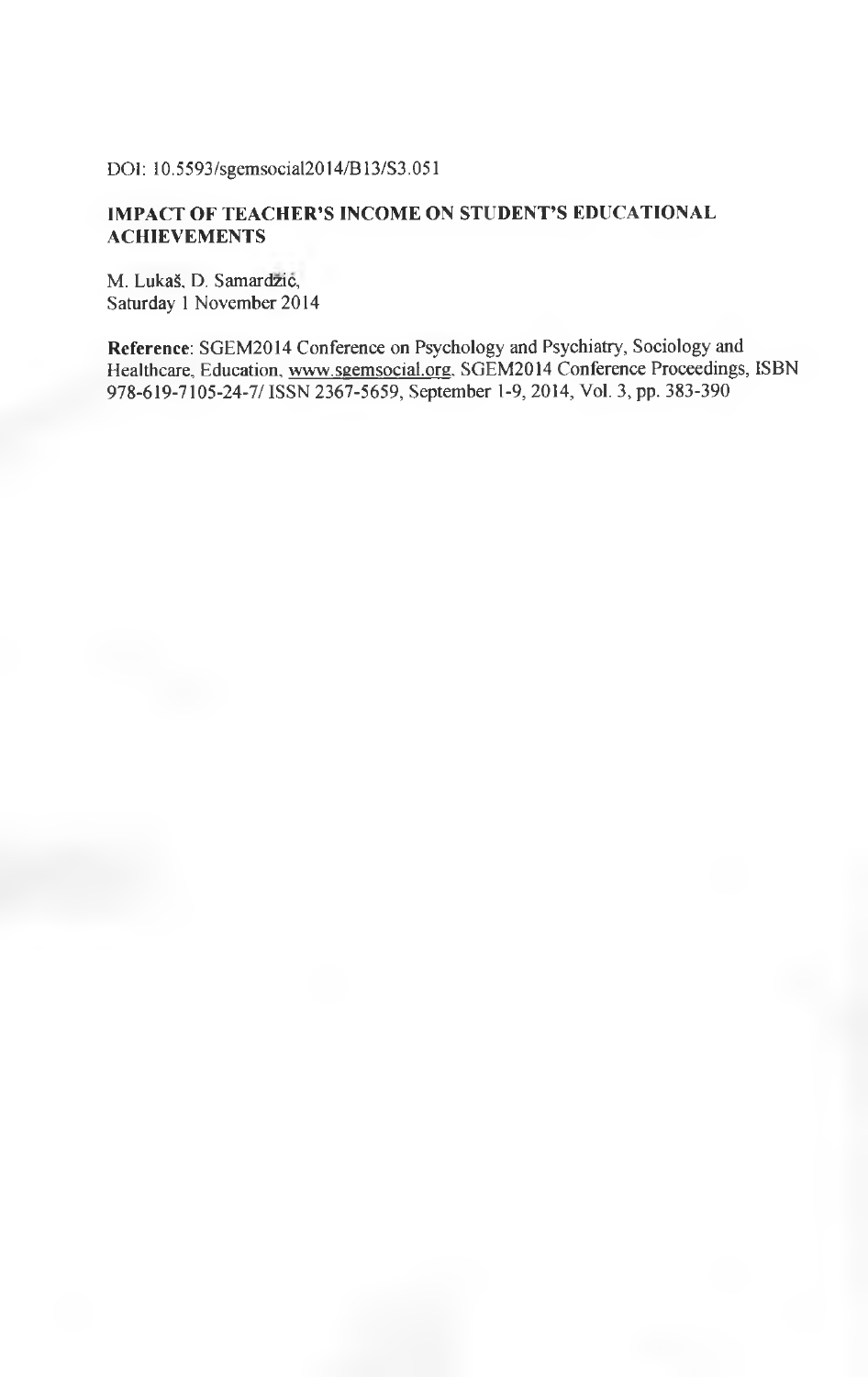# **IMPACT OF TEACHER'S INCOME ON STUDENT'S EDUCATIONAL ACHIEVEMENTS**

## **Mirko Lukas, Assistant Professor 1**

## **Darko Samardzic, MA.2**

' Faculty of Philosophy, Josip Juraj Strossmayer University in Osijek, **Croatia**

2 Primary school of Vladimir Nazor Nova Bukovica, **Croatia**

## **ABSTRACT**

The aim of this paper is to provide an objective overview of the impact of teacher salaries on the educational achievements of students. It is often debated about teacher salaries and improvement or jeopardizing their standard, but educational consequences that may ensue as a result of these intentions are rarely addressed. Teacher's role in student's achievement outcomes is unquestionable. There are many factors that have an impact on student achievement, but this paper will analyze only the impact of teacher's income on student's achievement. A hypothesis for further study has been set by collecting and analyzing pedagogical documentation on teacher salaries and student's educational achievements. Qualitative approach to statistical results of PISA study published in 2013 analyzes following categories: reading, mathematics and science, student's sense of belonging to school and student's personal opinion on does school prepare them for adult life. The study of these elements in selected countries gives us a concrete insight into their interrelationship. The comparative analysis compared the educational achievements of students with the level of teacher's salaries in the following countries: Canada, Denmark, France, Germany, Israel, Japan, Norway, South Korea, Spain and Switzerland. The results of the research show that the level of teacher's income has an impact on student's achievements. The paper confirms the facts that the teaching profession is more popular as incomes increase and therefore attracts more motivated and skilled individuals.

**Keywords:** income, student, achievement, teacher, success.

## **INTRODUCTION**

There is no aspect of human life that was left out of the influence of the financial crisis. Everybody felt it in a certain way except the persons who even managed to earn extra money during the crisis. Unfortunately, these privileged persons often belong to the group of politicians or very wealthy people who directly or indirectly have influence on the economy and in a certain way on educational policies in their countries. Their influence manifests on all countries around them or countries they cooperate with and are connected with stronger or weaker relations. Education is often highlighted as a powerful model for overcoming the crisis, but on the other hand investments in education are reducing. National budget deficits are dealt with austerity measures, but are still getting bigger. International Monetary Fund, European Central Bank and European Commission insist on fiscal austerity and tight monetary policies to save the economy. However, many individuals like economist and Nobel laureate Joseph Stiglitz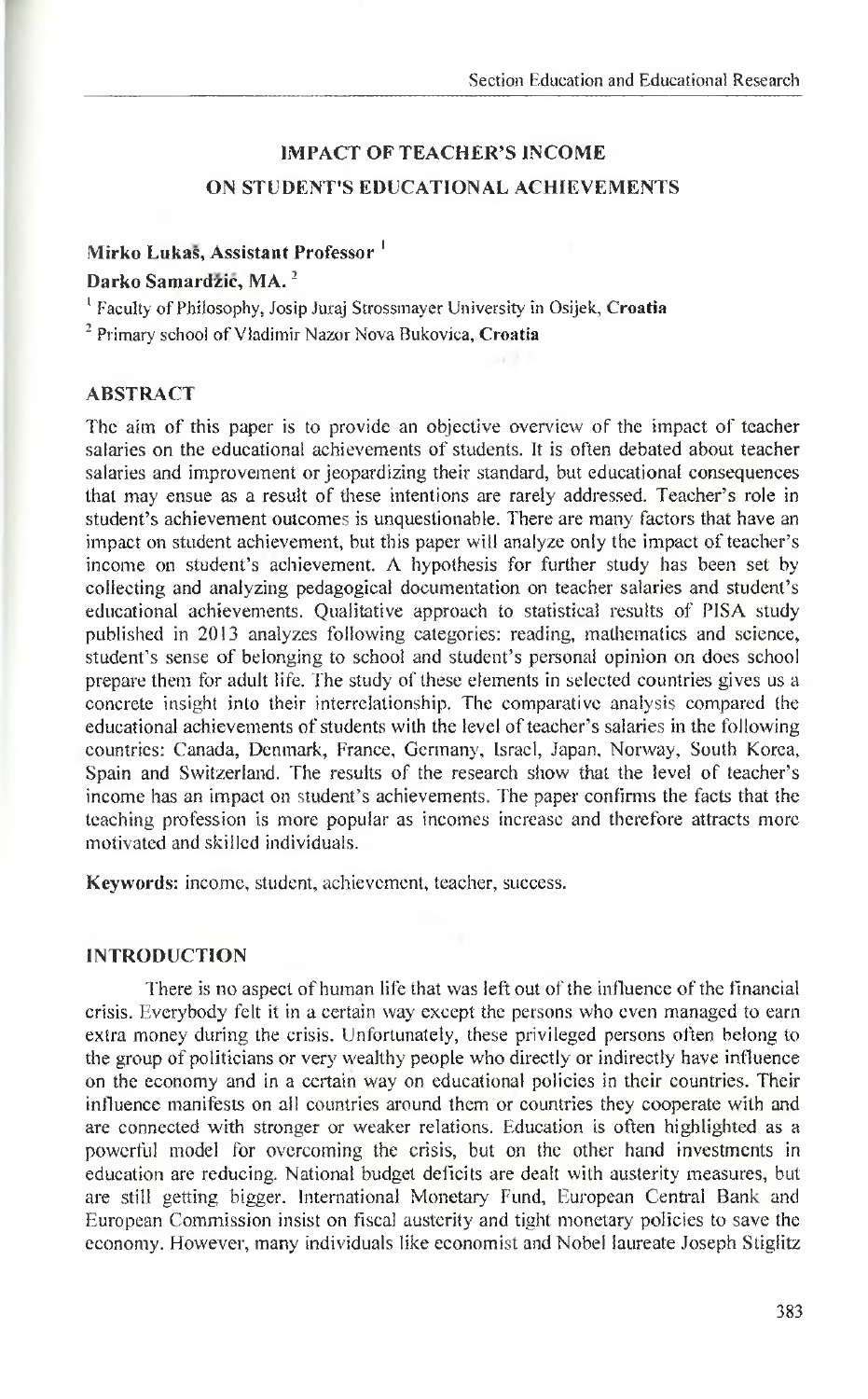point out that measures of financial austerity will not help the economy and stimulate investment [3],

This social chaos also affects teachers. Their wages are constantly decreasing and those who are responsible for their wages have the opinion they should be even lower. They do not understand that reduction of wages significantly affects the educational achievements of students. Croatian education meets all aforementioned problems. In just last three years teacher wages have repeatedly declined. In 2012 the Croatian Government adopted the Decision [11] where teachers lost 3, 5, 7 and 9% of their wages depending on the years of service. One year after, the Government published a Decree [12] that reduced wages for 3% and the following year the same Decree was changed and teachers lost additional 4, 8, and 10% of their wages depending on the years of service [13]. These reductions applied only to the basic wages. Various additions to wages, transportation and annual fees were also reduced or abolished. Unfortunately, except for payment cuts, resources needed for running schools are reduced so schools can rarely have the luxury to afford basic didactic tools and toiletries. Despite these difficulties, teachers are again being targeted by the part of the public that claims that their wages are still too high. Teachers usually end social dialog with the Government by going on a strike. The strike is considered as totally unnecessary by the part of the public because they do not want to understand the fact that the teachers are not on strike only because of the pay cuts, but also because of the poor conditions in which they work in schools. Agreements between Government and the teacher union always end with the Government proposing cuts that union does not accept. But in the second round of negotiations Government proposes smaller pay cuts that are eventually accepted by the union. Reducing teacher wages and rights little by little is becoming a rule and if everything that was taken away from the teachers in last few years adds up, it gives us an imposing figure.

Nobody wandered what are the effects of lowering teacher's wages. Standard of teachers is at risk, but what about the quality of education and students? According to the results of PISA studies [8] from 2012, Croatian students are significantly below average compared to students from 65 countries that were involved in the research. Allhough the reasons for this may be different, in this paper we are interested in the connection between teacher's material revenue and student's achievements, which is in this case measured by the results of the PISA survey. Comparing the results of PISA studies with the teacher's income will reveal their interconnection and could be used in the future as an argument in the fight to preserve teacher's salaries and the standard of education in the countries that do not consider it as a carrier of social development.

## **MATERIALS AND METHODS**

This paper studies the correlation between the income of elementary school teachers and educational achievements of fifteen year old students. The study is based on the statistical results and indicators of the PISA study conducted in 2012. Researched categories include competencies in reading, mathematics and science, school satisfaction or sense of belonging to school and student's opinion on how the school has prepared them for file and the world of adults. These categories have been analyzed and interpreted using a qualitative research approach.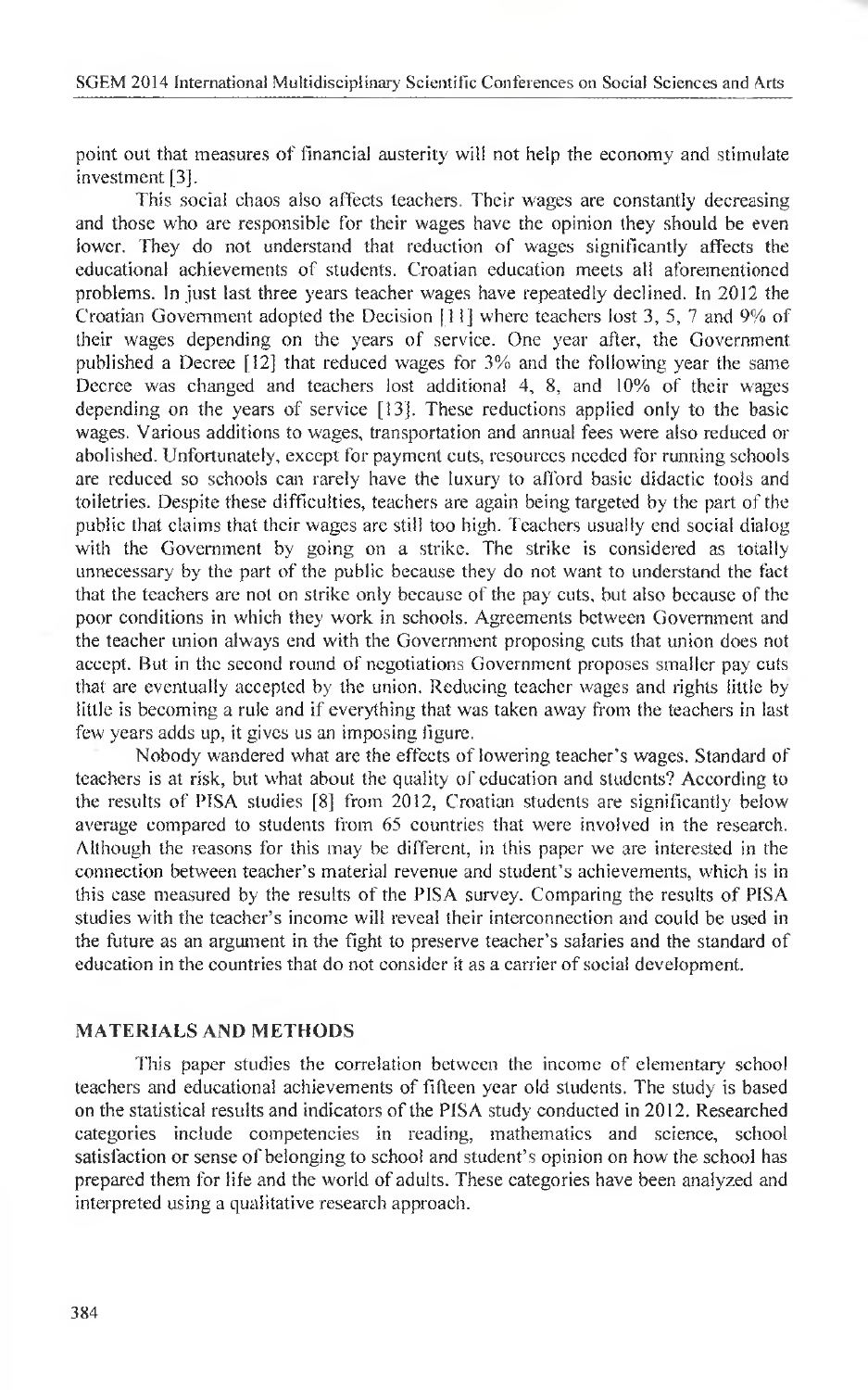The research analyzes abovementioned categories in the following randomly selected countries of the world: Canada, Denmark, France, Germany, Israel, Japan, Norway, South Korea, Spain and Switzerland.

Aim of the research is to show the connection between the elementary school teacher's income and educational achievements of fifteen year old students in selected countries. Studying the available literature will reveal the descriptive indicators followed by analysis and interpretation of the results. A comparative analysis will show the impact of teacher's income on educational achievements of students.

#### **RESULTS**

In 1997, Organization for Economic Cooperation and Development (OECD) launched a Program for International Student Assessment - PISA, which proved itself as a valuable tool in obtaining internationally comparable data on the knowledge and skills of students. Given that we needed the data that examine the same skills and knowledge in ail selected countries in the research, we decided to use the results of the PISA study conducted in 2012. Apart from PISA results, OECD data about teacher's salaries will be used and correlated with the educational achievements of students.

Average salary of employees in selected countries [10) is displayed alongside elementary school teacher's salaries [9J. The comparison will show the position of teacher's salaries in relation to the average salaries of their fellow citizens. Maximum salary that elementary school teachers can accomplish is used in this analysis.

| Country     | Annual teacher's<br>income (\$) | Average salary (\$) |  |  |
|-------------|---------------------------------|---------------------|--|--|
| Canada      | 56,349                          | 58,375              |  |  |
| Denmark     | 50,332                          | 67,826              |  |  |
| France      | 48,916                          | 45,567              |  |  |
| Germany     | 63,286                          | 45,827              |  |  |
| 1srael      | 38,377                          | 31,933              |  |  |
| Japan       | 57.621                          | 50,160              |  |  |
| Norway      | 42,055                          | 80.044              |  |  |
| South Korea | 76.528                          | 28,725              |  |  |
| Spain       | 50,770                          | 34,600              |  |  |
| Switzerland | 73,585                          | 89.829              |  |  |

**Table 1:** Primary school teacher's income and average salaries in researched countries

According to the available data published in 2013, teachers in Israel and Norway have the lowest salaries, followed by the teachers working in France, and ultimately teachers in Denmark and Spain. Their salaries are below 50,000 \$ per year, with the exception of Denmark and Spain where teachers are paid slightly above 50,000 \$. Research has shown that highest salaries have teachers in South Korea and Switzerland while the salary is slightly lower in Germany. Salaries of teachers in Japan and Canada are in the middle, between the lowest and the highest salaries.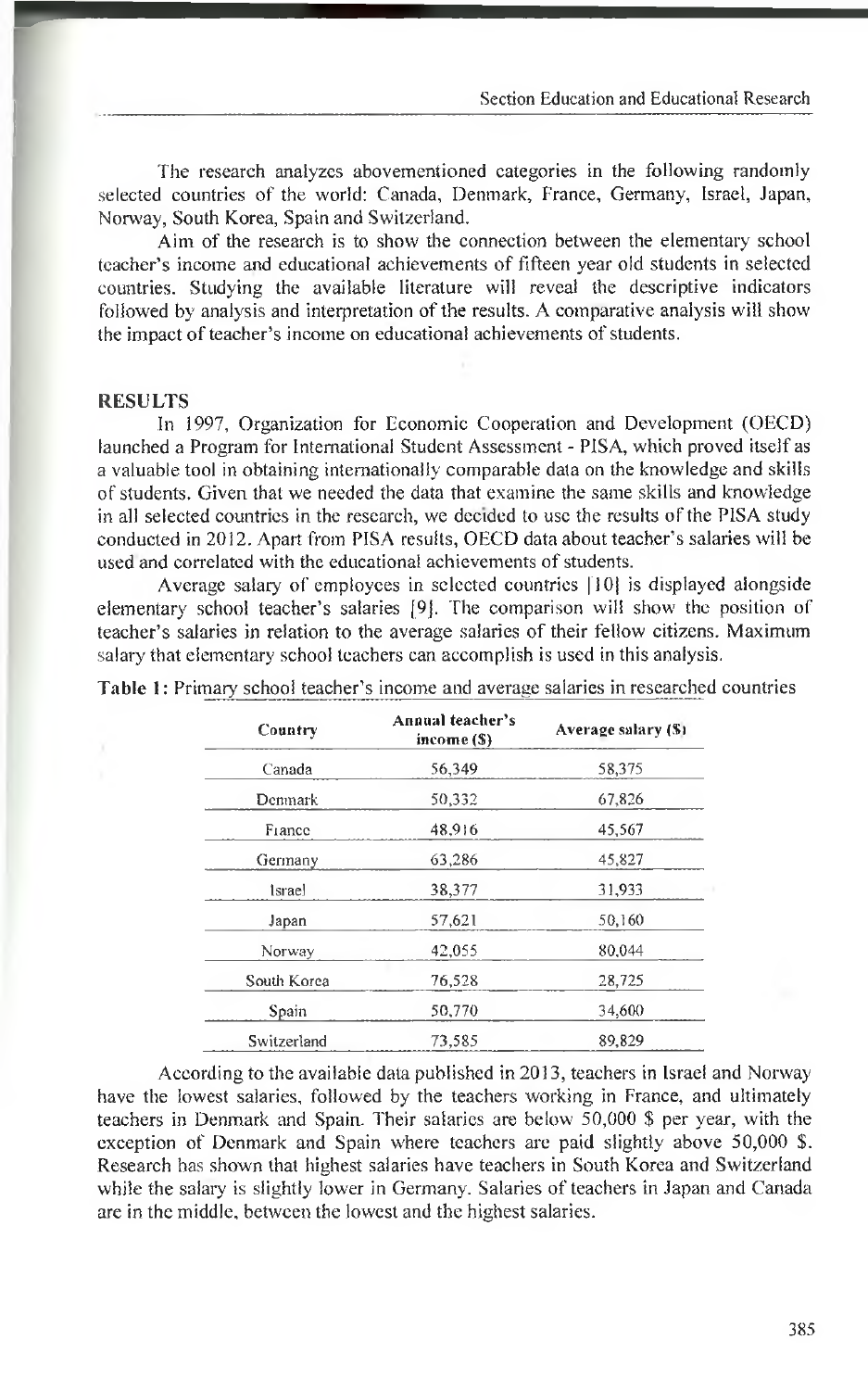Compared to the average salaries in their countries, teachers have below average salaries in Norway, Denmark and Switzerland while they are slightly lower than average in Canada.

Results of student's achievement in reading, mathematics and science competencies [8] in selected countries in relation to the average results of the PISA test will show how successful students were. Results can be below average, average or above average.

| Country             | Reading | Science | <b>Mathematics</b> |  |
|---------------------|---------|---------|--------------------|--|
| <b>OECD</b> average | 496     | 501     | 494                |  |
| Canada              | 523     | 525     | 518                |  |
| Denmark             | 496     | 498     | 500                |  |
| France              | 505     | 499     | 495                |  |
| Germany             | 508     | 524     | 514                |  |
| Israel              | 486     | 470     | 466                |  |
| Japan               | 538     | 547     | 536                |  |
| Norway              | 504     | 495     | 489                |  |
| South Korea         | 536     | 538     | 554                |  |
| Spain               | 488     | 496     | 484                |  |
| Switzerland         | 509     | 515     | 531                |  |

| <b>Table 2:</b> Reading, mathematics and science competencies in selected countries |  |  |  |
|-------------------------------------------------------------------------------------|--|--|--|
|                                                                                     |  |  |  |

Students in Spain and Israel have results below average in all three observed categories, although students in Spain have slightly lower results than OECD average while students in Israel have significantly lower scores. Norwegian students have below average results in two categories (science and mathematics). Students in Denmark and France have poor results in science while in the other two categories have approximately average results.

Students in other observed countries have achieved above average results in all three categories. Students in Canada, Germany and Switzerland have achieved excellent results that range from 12 up to 37 points above the average. Students in Japan and South Korea have by far the best results that range from 37 to 60 points above average in certain categories. Alongside achievements in observed three categories, students in Japan and South Korea differ in having far better results in all three categories, while students of Canada, Germany and Switzerland had smaller number of points in at least one category.

Researched countries can be classified into two groups based on the results. The first group consists of students who achieved at least one below average result in a certain category (Israel, Spain, Norway, Denmark and France). The second group includes students who had above average results in all three categories (Canada, Germany, Japan, South Korea and Switzerland).

Comparing the results of the survey according to the aim set in the methodological part of this work we have come to the realization that primary school teachers in Israel have the lowest salaries. Results of Israeli students are the worst among the researched countries which may indicate the justification for the claim that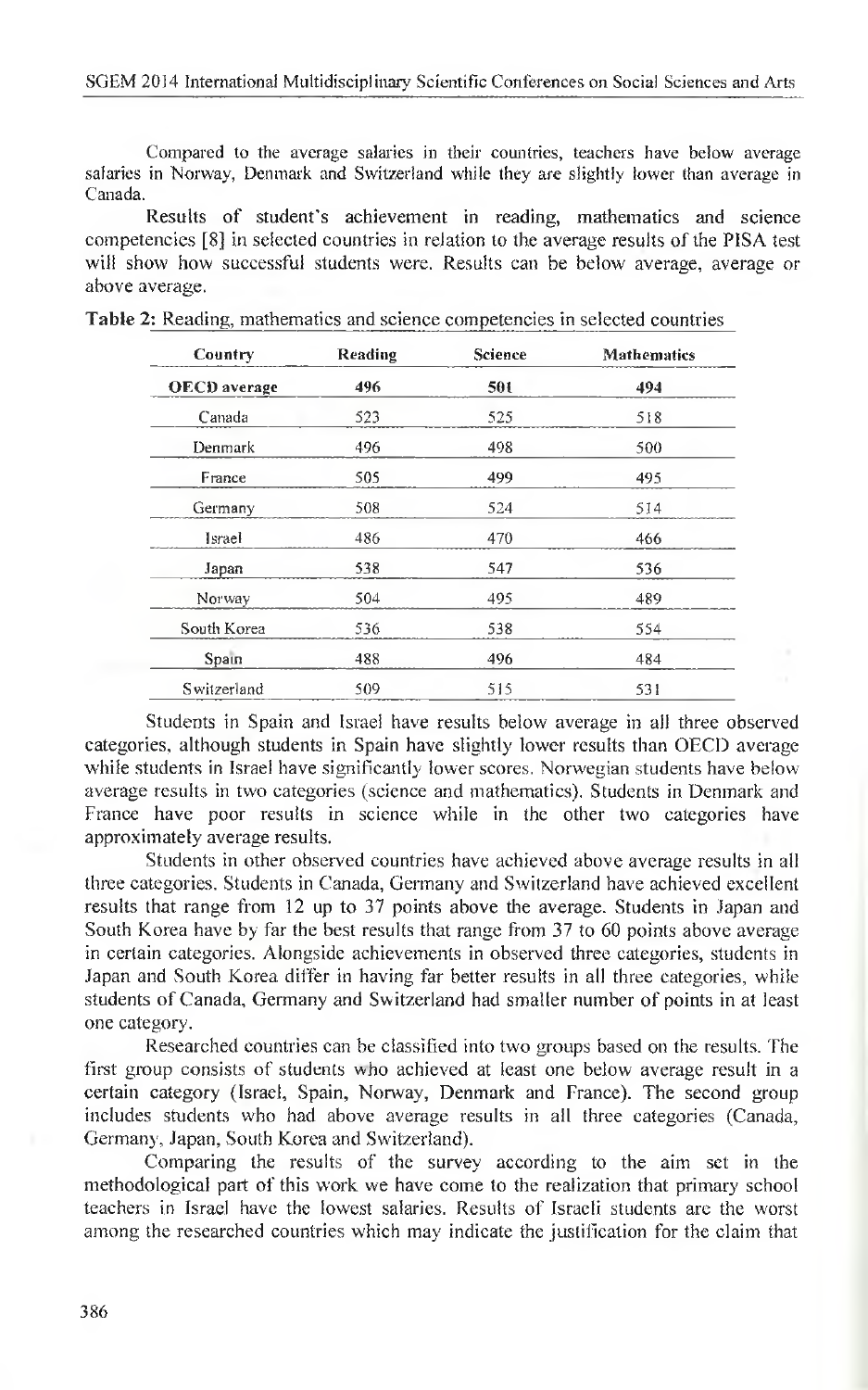the lowest paid teachers were involved in the education and implementation of the curriculum of those students who have the lowest scores.

Norway follows the worst categorized students and teacher's salaries. It is a country with low salaries and results of the students that are below average in two of three selected categories.

Salaries of teachers in France are slightly higher than the average salaries in this country. Analysis shows that students in France have below average results in the category of science competencies.

Teachers in Denmark have approximately 50,000 \$ of annual income. Students in Denmark have below average results in science competencies.

According to the amount of teacher's revenue the next country is Spain which closes the circle of the lowest paid teachers, but also the weakest results of the students. Spain is an exception in relation to income and results of students. In Israel, Norway, Denmark and France, the amount of teacher revenue is followed by the success of the students so lower salaries mean lower student achievements. Increase of the teacher's income in certain countries was followed by the increase of student's educational achievements. Spanish elementary school teachers have the best salaries in relation to the countries with lower student's educational achievements and earn a lot more than the other employees in the country, but the results of Spanish students are among the weakest because they have below average scores in all three categories.

Canada and Japan have approximately the same teacher's income of 57,000 \$. Results of students in these countries are above average in all three categories although students in Japan are much more successful and with students of South Korea have achieved the best results in the PISA testing.

Teachers in Germany have higher incomes than teachers in Canada and Japan. Students in Germany have achieved above average results but their educational achievements are still lower from the results of their peers in Canada and Japan.

Incomes of teachers in Switzerland are among the highest in researched countries and their students have surpassed German and Canadian students in only one category.

Country with the best paid teachers is South Korea. Students of South Korea are located at the top of the achieved results alongside with students from Japan. Students of Japan and South Korea are approximately equal in the category of reading. Category of science belongs to Japanese students while Koreans are far better in mathematical category.

In countries where salaries are above 50,000 \$ the biggest surprise are teachers of Canada and Japan whose students have extraordinary results despite "lower" teacher salaries. Canadian students have better results in two categories than students in Germany and Switzerland where teachers are better paid than those in Canada.

Although the educational achievements of students partially does not correlate with the amount of teacher's revenue, based on the obtained results it is visible that students have significantly better educational achievements and exam results in countries where salaries are significantly above 50,000 \$ (except in Denmark and Spain where salaries are only slightly above 50,000 \$). This analysis can serve as an indicator of influence of teacher's income on educational achievements of students. We are aware of many other factors that affect success and educational achievements of students, but this analysis points out the close relationship and the impact of teacher's salaries on student success. With this paper we intend to draw attention to the problem which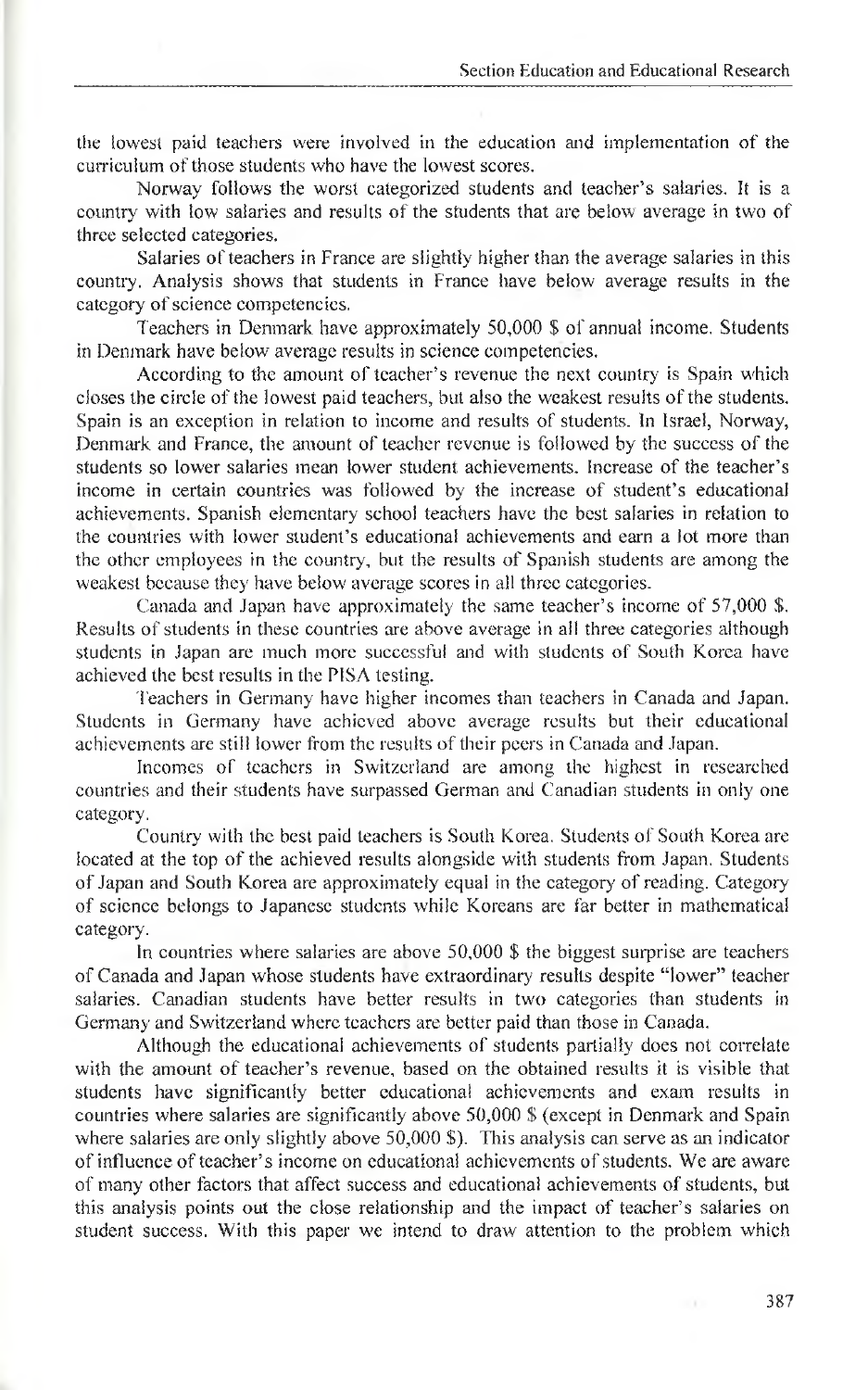indicates that teacher's income is also an important, unavoidable and non-negligible factor that reflects on the performance of the educational system and its employees.

The analysis showed there are not many connections between the teacher's income and the opinion of students about sense of belonging to school and has school prepared them for the life of adults. In Israel, where teachers salaries are the lowest, 90.6% of students stated that they fee! comfortable in school and are satisfied with the school climate, while in South Korea where teacher salaries are the highest this percentage is around 76%. Students in France are least satisfied with the school climate (47.4%) while most satisfied students are in Spain (93.1%).

Percentage of students who disagree with the statement that school has done little to prepare them for the life of the adults is between 65 and 80% in all countries. Exceptions are the students who attend school in Germany where approximately 62% of them disagreed with the above mentioned statement.

An important factor in achieving successful educational outcomes is total government investment in education. More investment in education and its needs should bring better working conditions, higher teacher salaries, satisfaction with the working environment and thus could improve educational achievements of students. According to OECD data [7] expenditure for education in selected analyzed countries is following:

| Country               | Share of GDP (%) |
|-----------------------|------------------|
| Canada                | 4.8              |
| Denmark               | 7.5              |
| France                | 5.8              |
| Germany               | 4.5              |
| Israel                | 5.8              |
| Japan                 | 3.6              |
| Norway                | 6.1              |
| South Korea           | 4.9              |
| Spain                 | 4.9              |
| $\sim$<br>Switzerland | 5.5              |

The data from Table 3 indicates that higher state funding in education does not necessarily mean better education and educational achievements or better salaries for teachers. Denmark invests most in education of all analyzed countries (7.5%), but students in Denmark achieve approximately average scores and teacher's salaries are amongst the lowest of the observed. Japan allocated 3.6% of GDP for education. Teachers have an average salary compared to other researched countries, but the results of their students are among the best. Israel invests in education more than Japan and teacher salaries in Israel are much lower and the results of their students are the weakest. After these disproportionate data and their correlations we come to the conclusion that the funds invested in education in some countries are not rationally distributed and spent wisely. Distribution of funds without planned and defined educational strategy becomes "pumping" the money into activities that are unlikely to improve desired results. In this way, education will not achieve its fundamental role in the society and will not improve or raise economic prosperity of the country.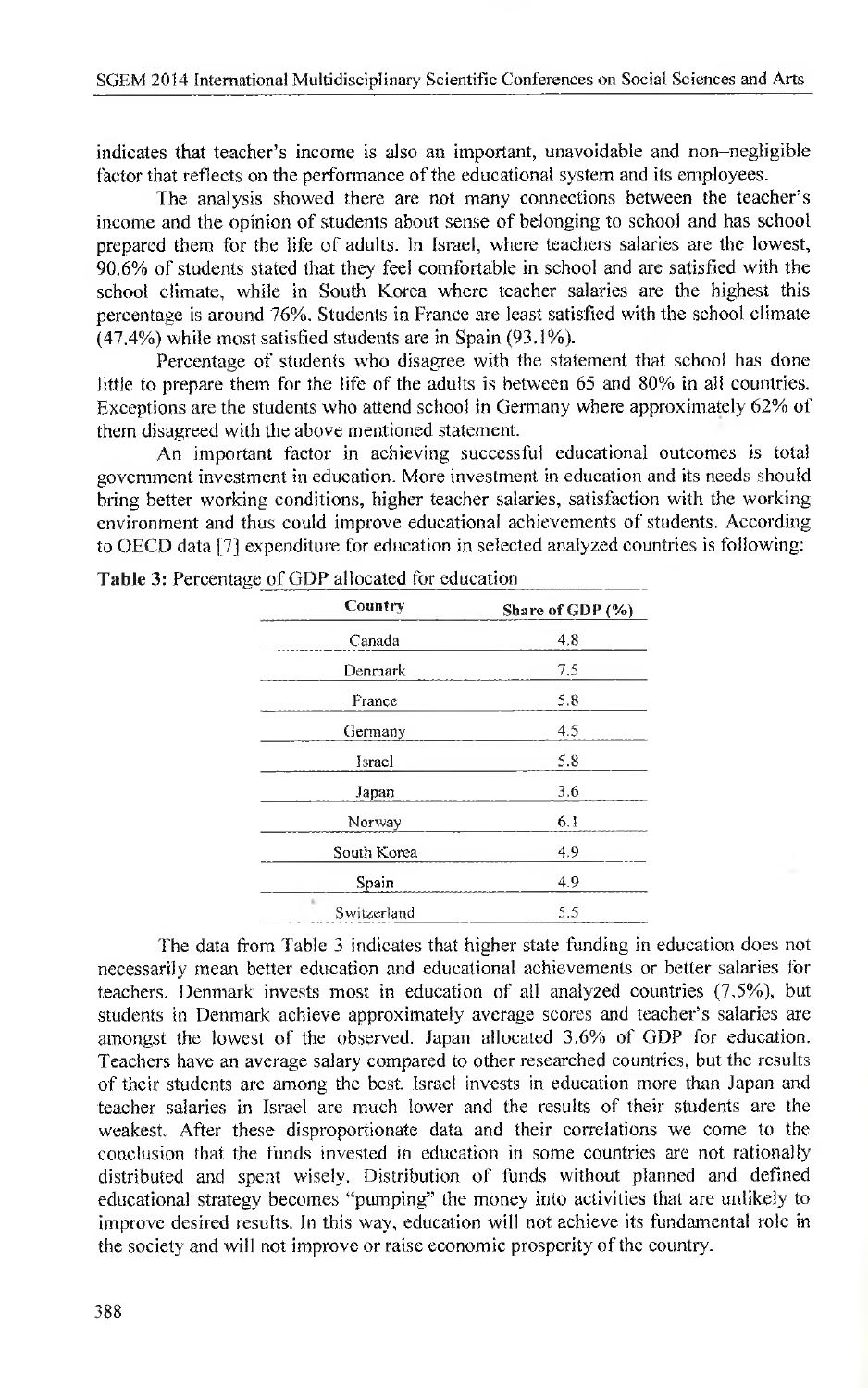#### **DISCUSSION**

Correlation of elementary school teacher's income and educational achievements of students is a topic in many diverse researches. Research [1] has proven that increase in teacher's salaries by 10% results in improving student's achievements by 5-10%. That fact is proven by another research [2] where teachers were given raise in the beginning of the year and students scored better results throughout the year. Apart from having a positive impact on the educational achievements of students, increase of teacher's salaries affects the reduction of the number of students who leave school prematurely by 3-6 % [5],

Higher teacher incomes have an impact on attracting more competent individuals in the profession. The quality of teacher staff improves with larger number of applicants who enter teacher colleges. More skilled and successful individuals will be selected for colleges who will improve the educational achievements of students with their efforts and personal qualities [1]. Status of the teaching profession, which is already questionable in many countries, will improve with better educational standards of teachers. Sudden increase of teacher salaries will not result in simultaneous improvement of student's results, but positive changes would follow after a longer time during which teachers would be able to devote to their professional and personal development.

Teachers could be motivated by performance based pay where their salary would depend on the success of the students, teacher's professional development, etc. Arguments for performance based pay are fairer rewards for teachers who are doing their job well unlike paying teachers equally without consideration of their contribution to the achievements of students [6], Counter argument to this method of payment is that elements and criteria which would be used to evaluate the success of teachers and their contribution to the overall achievements of students cannot be objectively determined. Research from India confirmed that private schools with performance based pay achieve better results than state schools [4], The greatest contribution to this paper is a survey conducted using the results of PISA tests. The author of the survey states that educational achievements of students are better in those countries where the payment is based on teacher's performance rather than in countries where this form of payment is not present [14]. Students in these schools achieve greater success in mathematics (24.8%), reading (24.3%) and science (15.4%). Performance based pay has numerous variants and some of the possible are rewarding teachers as individuals, groups of teachers or the whote school. Which variant will be used depends on specific educational system and the strategy of the country that applies it.

More attention should be given to teacher's income as this and many other studies proved that it has an impact on the results of students. Education needs more investment if we want to achieve social, economic and civilizational progress. Alongside funds also goes a well defined strategy that will direct money to those places where it is most needed, and in some countries that is teacher's income. If we want to profit, we must invest, and there is no better and safer place for investment than education. The teaching profession must regain its respect in all countries and one way to achieve that is by increasing salaries to attract capable individuals to work in schools. Alongside financial rights, it is important that the teachers receive full support and deserved respect of the public because their mission is to guide and raise children who remain as a pledge for a better future.